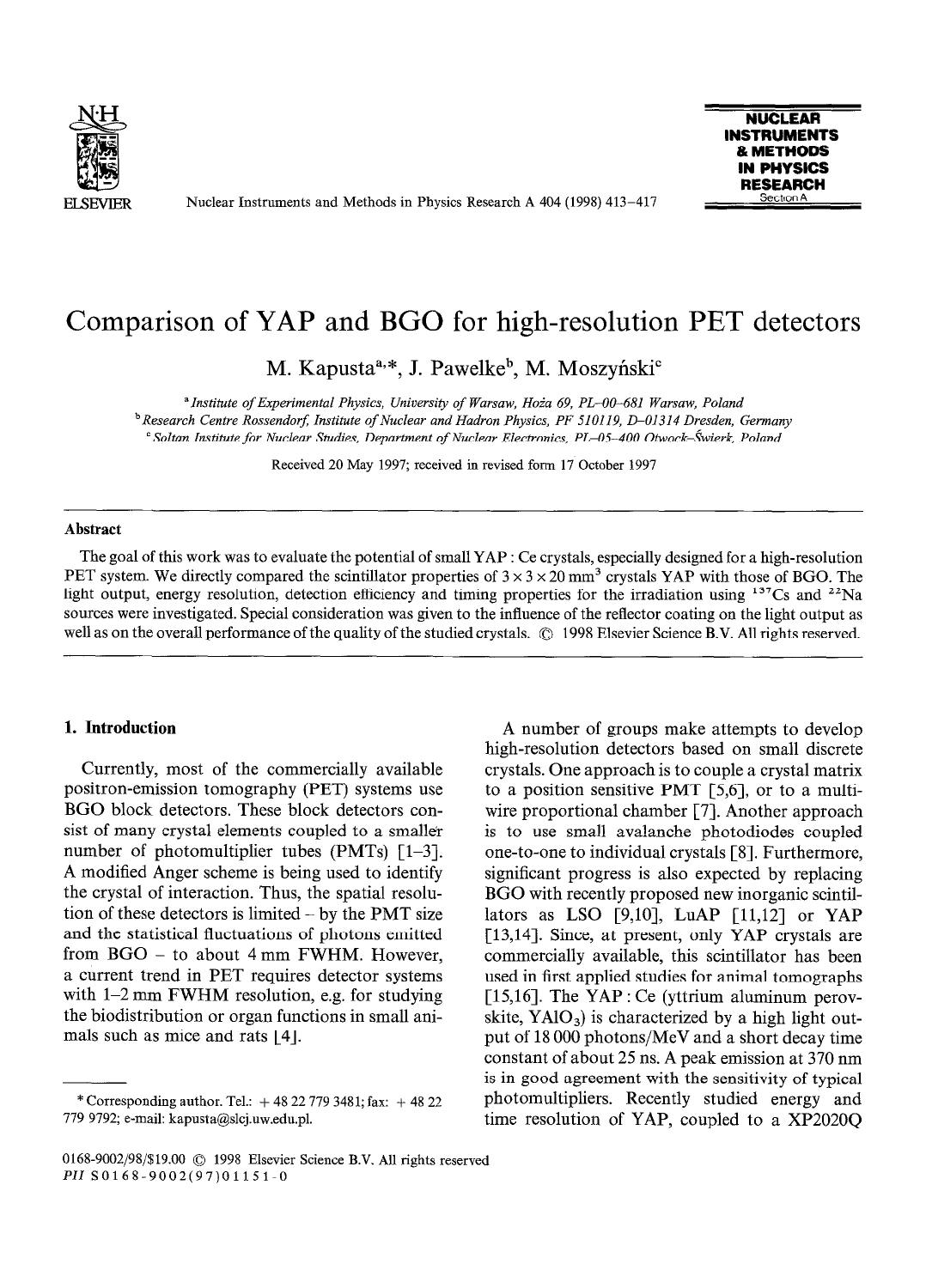photomultiplier, showed excellent properties reflected in 5.7% energy resolution for  $137Cs$   $\gamma$ -rays [13]. However, its application in  $\gamma$ -spectroscopy is limited by a moderate detection efficiency because of the low atomic number of yttrium  $(Z = 39)$ , and its moderate density of 5.37  $g/cm<sup>3</sup>$ . For the same reason, a limitation of potential application of YAP in nuclear medicine to gamma cameras and PET systems can be expected.

The subject of this work is to evaluate the potential use of small YAP : Ce crystals for a high-resolution PET system. We directly compared the scintillator properties of  $3 \times 3 \times 20$  mm<sup>3</sup> crystals of YAP with those of BGO. The light output, energy resolution, detection efficiency at different energy thresholds and timing properties were studied. Hereby, the attenuation of the light in a long and narrow crystal, as well as the influence of the reflector coating on the light output, was given special consideration. For some YAP crystals, a strong attenuation of the light with increasing thickness of the crystal was reported [17]. This effect may limit the light output of the real crystal for PET application.

# 2. **Experimental details**

In all studies we used samples of YAP and BGO crystals with dimensions of  $3 \times 3 \times 20$  mm<sup>3</sup>. The YAP crystals were grown and specially coated with an optical reflector (with exception of one  $3 \times 3$  mm<sup>2</sup> plane) by Preciosa Crytur Ltd. (Turnov, Czech Republic), while the BGO samples were delivered by Crismatec Corp. (Nemours, France). In order to study the quality of the optical reflector, the orginal coating was removed by washing the crystals in toluene. Then, the crystals were wrapped with white Teflon tape, a well-known optical reflector.

The measurements were performed with a Philips XP2020Q PMT. This PMT has a radiant photocathode sensitivity of 74 mA/W at 401 nm and works with the B voltage chain.

## 3. **Result and discussion**

### **3.1.** *Light output*

In order to determine the light output of the crystals under study, the number of photoelectrons per energy unit (phe/Me V) was measured by comparing the position of the 661.6 keV full-energy peak from  $a^{137}Cs$  source with that of the singlephotoelectron peak. First, the uncoated  $3 \times 3$  mm<sup>2</sup> plane of a crystal was optically coupled to the PMT (vertical geometry, cf. Fig. la). In this geometry, a very low number of photoelectrons of  $1422 \pm 21$  phe/MeV for YAP and  $115 \pm 6$  phe/ MeV for BGO, respectively, was obtained. Then, the original coating was removed and the crystals were wrapped with Teflon tape (cf. Fig. lb). The result of  $2324 \pm 30$  phe/MeV for YAP and  $238 \pm 7$  phe/MeV for BGO showed a significant increase of the number of photoelectrons. Furthermore, the same samples of crystals were wrapped with Teflon tape, and one  $3 \times 20$  mm<sup>2</sup> plane was optically coupled to the PMT (horizontal geometry, cf. Fig. lc), in order to check the quality of the scintillator material. The measured number of photoelectrons of  $3814 + 38$  phe/MeV for YAP and  $985 + 16$  phe/MeV for BGO confirms the good quality of the crystals [18]. It should be emphasized, that an increase in crystal thickness by changing from horizontal to vertical geometry results in a much lower light attenuation for YAP (39%) compared to that for BGO (76%). This observation suggests that YAP crystals from Preciosa Crytur Ltd. do not exhibit the same strong parasitic absorption, observed in thicker samples previously.

#### 3.2. *Energy resolution*

Fig. 1 shows the energy spectra of the YAP and BGO crystals irradiated with 661.6 ke V  $\gamma$ -rays from a  $137Cs$  source for vertical and horizontal geometries. Note the excellent energy resolution of the YAP crystal for both geometries. In the case of BGO, the energy resolution is much worse, particularly for the vertical geometry. The reason for that is a dramatic reduction of light yield of the crystal.

Fig. 2 presents the energy spectra of  $\gamma$ -rays from an <sup>22</sup>Na source, measured for vertical geometry with an originally coated YAP and BGO crystal, respectively. Again, a very good energy resolution for the YAP crystal is observed, which is superior to that for the BGO crystal. For the YAP crystal, a lower number of photoelectrons corresponding to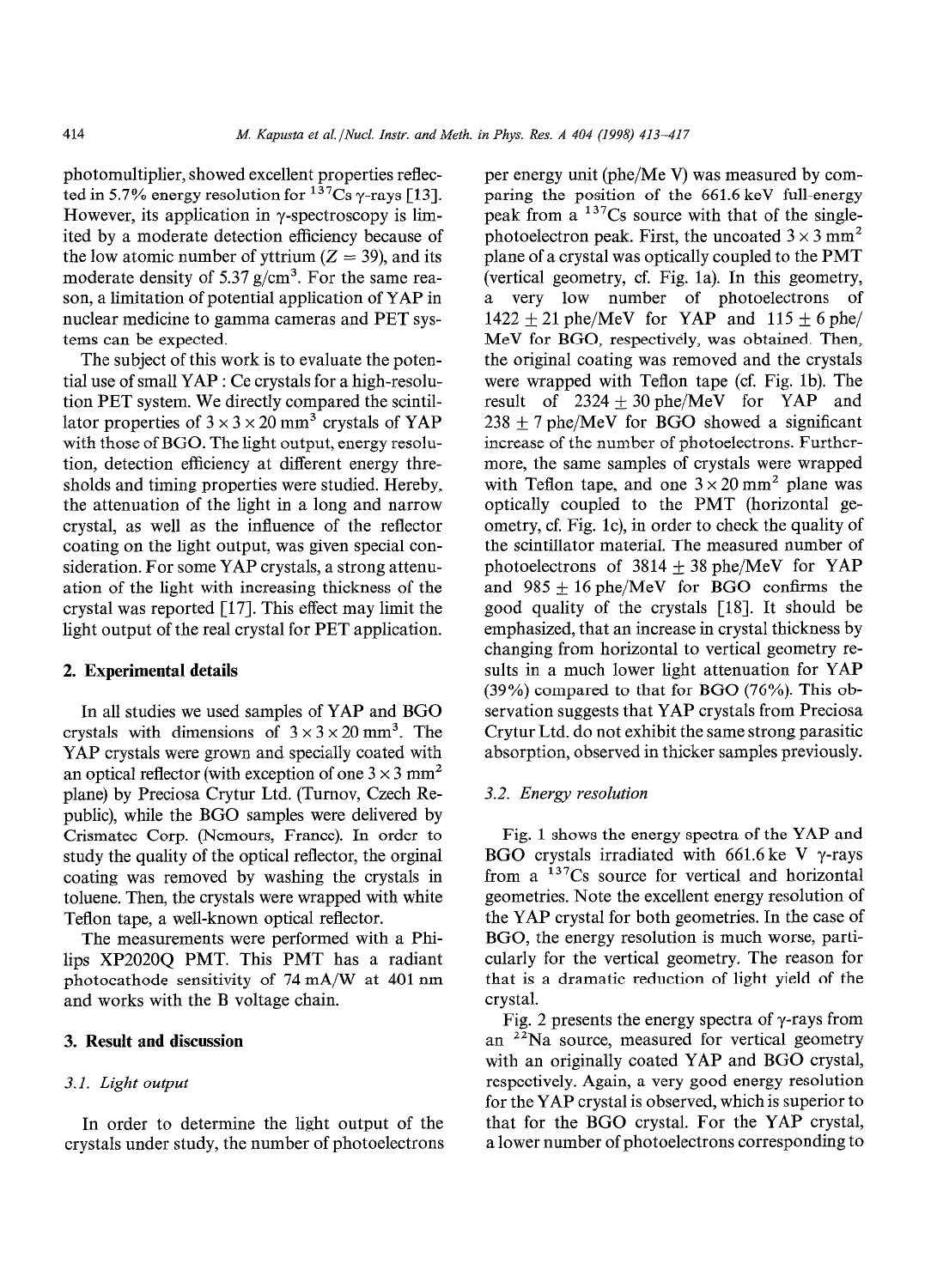

Fig. 1. Pulse height spectra of a  $137Cs$  source measured with YAP and BGO for different geometries and optical reflectors. For all measurements a single photoelectron spectrum comparable to that shown in (a, left) has been obtained.



Fig. 2. Pulse height spectra of an  $22$ Na source measured with YAP and BGO for vertical geometry and the use of the original coating as optical reflector. The spectra displayed are limited to the 511 keV full-energy peak.

511 keV  $\gamma$ -rays results in a deterioration of energy resolution, compared to that for 661.6 keV (cf. Fig. la). In contrast to YAP results, an improved energy resolution was measured with the BGO crystal for the 511 keV  $\gamma$ -rays. This improved energy resolution is caused by twice the light output of the BGO crystal used for the measurement with 511 keV  $\gamma$ -rays in comparison with the light yield of the sample irradiated with photons of 661.6 keV.

## 3.3. Time *resolution*

The timing properties of YAP and BGO were tested for the same crystals, which had been used for measuring the energy resolution with an  $^{22}$ Na source. For this purpose, the  $3 \times 3$  mm<sup>2</sup> crystal plane was coupled optically to the XP2020Q PMT (vertical geometry). The reference counter consisted of a 25 mm in diameter and 12 mm high  $BaF<sub>2</sub>$ crystal coupled to a second XP202OQ PMT. For the YAP crystal, the anode signal of PMT was sent to a constant fraction discriminator (CFD). Due to the low number of photoelectrons corresponding to about 120 phe/511 keV, in the case of BGO the anode signal was sent to an integrating preamplifier with an integration time of about 200 ns, following Ref. [19]. This method allows the selection of an energy threshold in the CFD for both scintillators. The measurements were performed for 511 keV annihilation quanta from an  $^{22}$ Na source.

Typical time spectra measured with YAP and BGO for the energy threshold set at 300 keV are presented in Fig. 3. It can be seen that YAP achieved a time resolution (530 ps) one order of magnitude better than BGO (7.6 ns). The tail observed on the start side of the spectrum for YAP corresponds to the lifetime of the positron. It is registered with the reference  $BaF_2$  detector when an accidental stop signal, caused by the detection of 1275 keV  $\gamma$ -ray in the YAP, occurs. Also, a fast spike on the start side of the BGO time spectrum was observed. This spike was identified as being generated by Cherenkov radiation, which itself was produced by secondary electrons in the glass window of the PMT. Note the large area of the whole photo-cathode as compared to the small surface of  $3 \times 3$  mm<sup>2</sup> crystal. A low number of photoelectrons from BGO crystal, produced within the decay time of light pulse (300 ns), makes the peak value easily comparable to the peak of the weaker, but much faster, Cherenkov light. The set of timing results is presented in Table 1.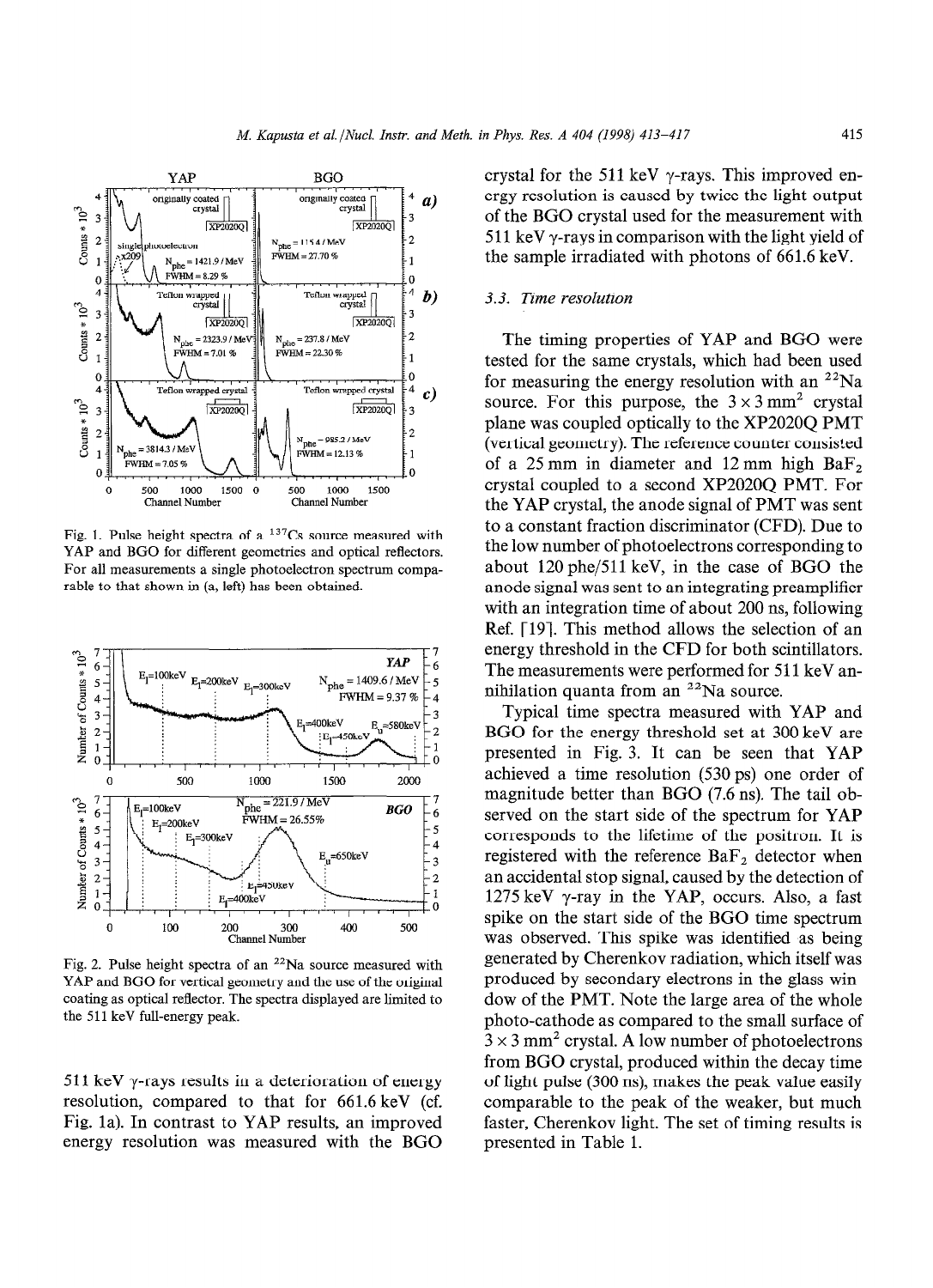

Fig. 3. Comparison of time spectra measured with YAP and BGO crystals for 511 keV annihilation quanta of an  $22$ Na source and a lower-energy threshold set at 300 keV.

### *3.4. Detection ejficiency*

The detection efficiency has a very important role in human PET diagnostics. Thus, detection efficiency of both crystals for 511 keV annihilation quanta was considered as an essential factor. The energy spectra of  $\gamma$ -rays from an <sup>22</sup>Na source were recorded by a multichannel analyser and the number of counts within a given energy window  $(E_{\ell} \leq E \leq E_{\rm u}$ , cf. Fig. 2) was calculated. Measurements were performed using same geometry for both scintillator materials. Relative values of their efficiencies are presented in Table 2. It can be seen that in the case of YAP crystals the efficiency for 511 keV  $\gamma$ -rays detection is three times lower than that of BGO, as measured at the lower-energy threshold of 200 keV. The reason hereof is the low atomic number of yttrium  $(Z = 39)$  and the moderate density of YAP. In our opinion, the lower detection efficiency seriously limits a future PET application of the YAP crystal to that of imaging small animals, where achieving best possible spatial resolution is of main importance. A further limitation of the YAP crystal in PET application is Compton scattering of  $\gamma$ -quanta, which are easily detectable in neighbouring crystals of a future multi-crystal block detector. This effect will deteriorate the spatial resolution of the PET system. In order to reduce this effect, one has to use a rather high threshold  $-$  at least 300 keV, or even higher. This will, however, reduce the detection efficiency of the system even further. Additional studies are required to investigate this effect. It is possible, that LSO or LuAP crystals will be commercially available in the near future and also, that they will be better suited for PET application.

Table 1 Comparison of the time resolution for 511 keV  $\gamma$ -rays as a function of the lower-energy threshold

| Energy threshold (keV)      | 150           | 200           | 300           |  |
|-----------------------------|---------------|---------------|---------------|--|
| Time resolution (FWHM) (ns) |               |               |               |  |
| <b>BGO</b>                  | $9.57 + 0.18$ | $8.82 + 0.28$ | $7.69 + 0.22$ |  |
| YAP                         | $0.62 + 0.03$ | $0.59 + 0.03$ | $0.53 + 0.04$ |  |

Table 2

Comparison of the relative detection efficiency for 511 keV  $\gamma$ -rays as a function of the lower-energy threshold

| Energy threshold (keV)      |       | 100   | 200   | 300  | 400  | 450  |
|-----------------------------|-------|-------|-------|------|------|------|
| Number of registered events |       |       |       |      |      |      |
| <b>BGO</b>                  | 15026 | 13271 | 10564 | 8269 | 6620 | 5489 |
| YAP                         | 8834  | 5420  | 3643  | 1946 | 776  | 621  |
| <b>BGO/YAP</b>              | 1.70  | 2.45  | 2.90  | 4.25 | 8.52 | 8.83 |